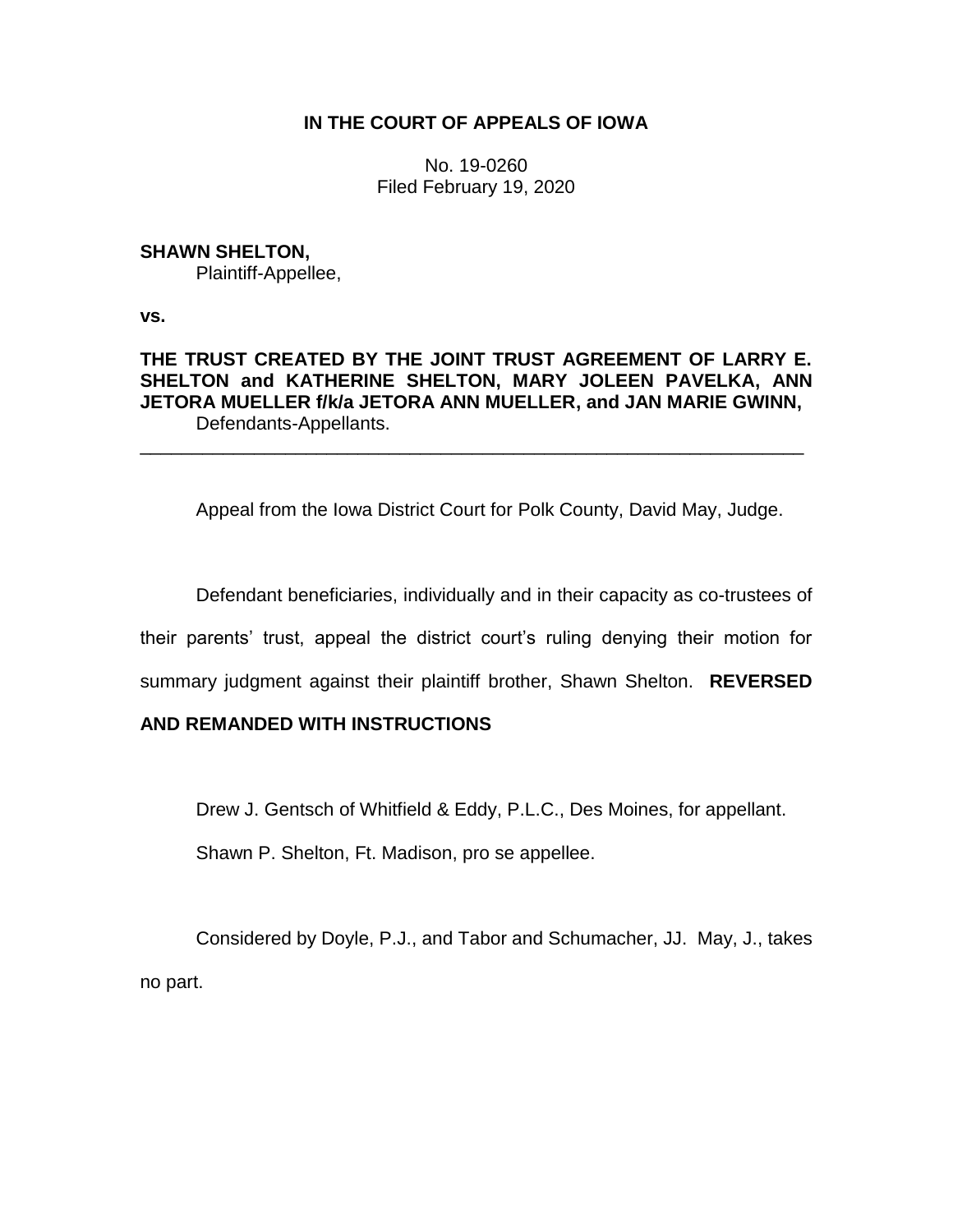#### **DOYLE, Presiding Judge.**

Defendant beneficiaries, individually and in their capacity as co-trustees of their parents' trust, appeal the district court's ruling denying their motion for summary judgment against their plaintiff brother, Shawn Shelton. They contend the district court erred in denying their motion for summary judgment because Shawn's claim is time-barred and should have been dismissed. Because we agree, we reverse the district court's summary judgment ruling and remand to the district court for entry of summary judgment for the Defendants.

#### *I***.** *Background Facts and Proceedings***.**

In 1991, Shawn Shelton was convicted of first-degree murder and sentenced to life in prison. *See Shelton v. State*, No. 08-1962, 2011 WL 441932, at \*2 (Iowa Ct. App. Feb. 9, 2011). In 1999, Shawn's parents, Larry and Katherine, executed an agreement that established a joint trust as part of their estate planning. The trust identified Larry and Katherine's five children—including Shawn. The trust provided that, after Larry and Katherine's deaths, the trust's assets were to be divided into five equal shares, with all the children but Shawn receiving one-fifth of the trust's assets. The remaining one-fifth portion was to be divided in half, with fifty percent to be distributed to Shawn's child and the remaining fifty percent to be held in trust for Shawn "until he is released from prison or is no longer incarcerated." Shawn's father passed away in 2016, and his mother passed a year later on June 15, 2017.

On July 12, 2018, Shawn petitioned for declaratory judgment and accounting against his parents' trust and his three sisters, Mary Pavelka, Ann Mueller, and Jan Gwinn. Shawn acknowledged an affidavit had been filed in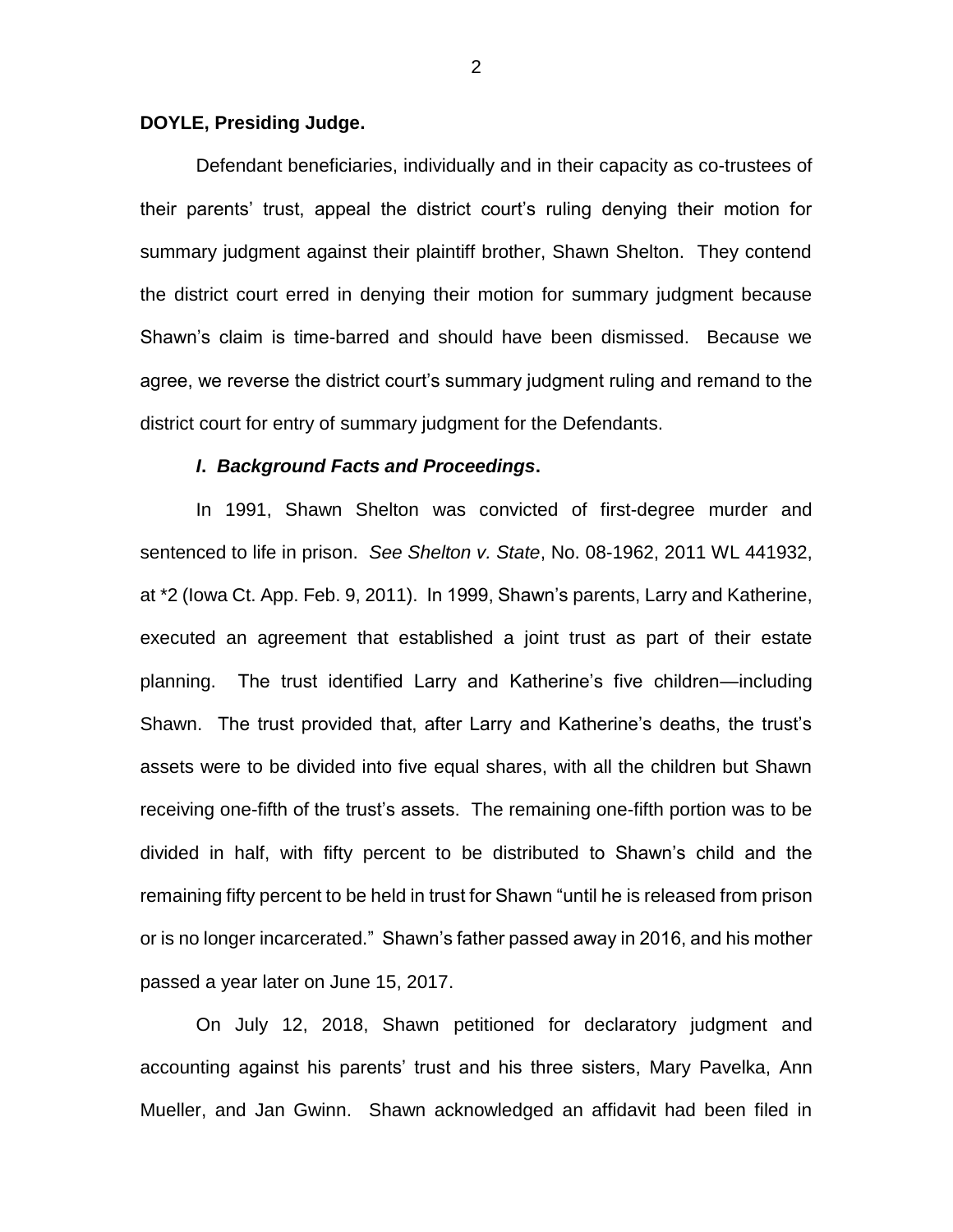district court on or about July 12, 2017, affirming an "Initial Notice to Beneficiaries of Non Court Supervised Trust" had been mailed to Shawn's three sisters. The notice letter, dated June 28, 2017, stated it was being provided to "each qualified beneficiary" of Larry and Katherine's joint trust agreement "dated October 29, 1999, in order to comply with the notice provisions of the Iowa Trust Code [section] 633A.4213" (2017). The notice reflected Shawn's sisters had previously been provided with a copy of their parents' 1999 trust agreement "and also the Second Amendment to the Trust Agreement of November 5, 2007." The notice then explained that the trust's remaining assets would be distributed to Shawn's sisters "[u]nder the above trust provisions."

The first trust amendment stated it was made October 12, 2007, and purported to amend three articles of Larry and Katherine's 1999 trust. Among other things, the amendment changed the trust's beneficiaries—removing Shawn and his son from the trust, as well as Shawn's brother. It also changed the distribution of the trust's assets from five equal shares to four shares, with two shares allocated to one sister and the other two sisters receiving one share each. The signatures of Larry and Katherine as trustees appear on the amendment, but they are difficult to make out because of the poor quality of the photocopy in our electronic record.

The second trust amendment, dated November 5, 2007, purported to be Larry and Katherine's second amendment to their trust agreement. The second amendment consists of four pages, including an affidavit. The amendment makes several changes to the prior trust and revokes altogether "the unnumbered Amendment . . . dated October 12, 2007." In the second amendment, the trust's

3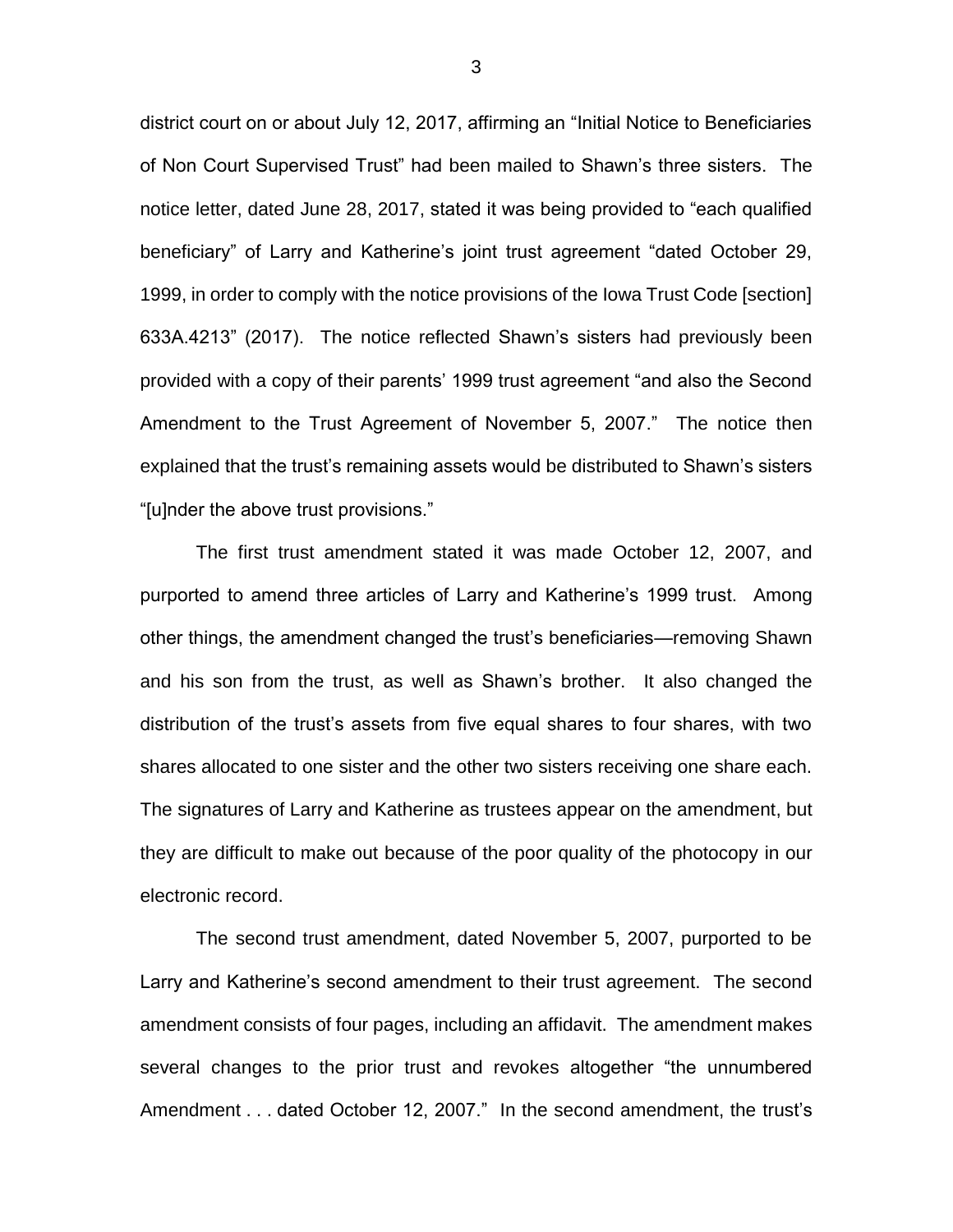provisions relating to the residual beneficiaries and the distribution of the assets to them was deleted and a new paragraph was substituted. Like the first amendment, Shawn, Shawn's son, and Shawn's brother were not named as beneficiaries in the second amendment. Instead of four shares, the second amendment divided the trust assets into three equal shares, with one share each going to each one of Shawn's sisters.

In his declaratory-judgment petition, Shawn alleged the second amendment to his parents' trust was "either an outright fabrication and forgery and/or is otherwise legally ineffective and void in its attempt to name [his sisters] as beneficiaries of the Trust." Shawn requested the district court determine whether the second amendment was valid. If the court found it was valid, Shawn asked the court to determine "his status as a beneficiary," among other things.

In November 2018, Shawn's sisters, individually and in the capacity as cotrustees of their parents' trust (collectively the Defendants), moved for summary judgment asking the court to dismiss Shawn's petition with prejudice. They asserted Shawn's petition was not timely filed under Iowa Code section 633A.3108, which requires proceedings "to contest the validity of a trust . . . be brought no later than one year following the death of the settlor." Because Shawn filed his suit July 12, 2018, more than one year after his mother's death, the Defendants asked the court to enter summary judgment as a matter of law finding Shawn's filing untimely and dismissing his petition.

Shawn's argument in response was twofold. First, he argued the five-year statute of limitations in section 614.1(4) was the applicable statute of limitations, not section 633A.3108. Second, he maintained he "was not properly served with

4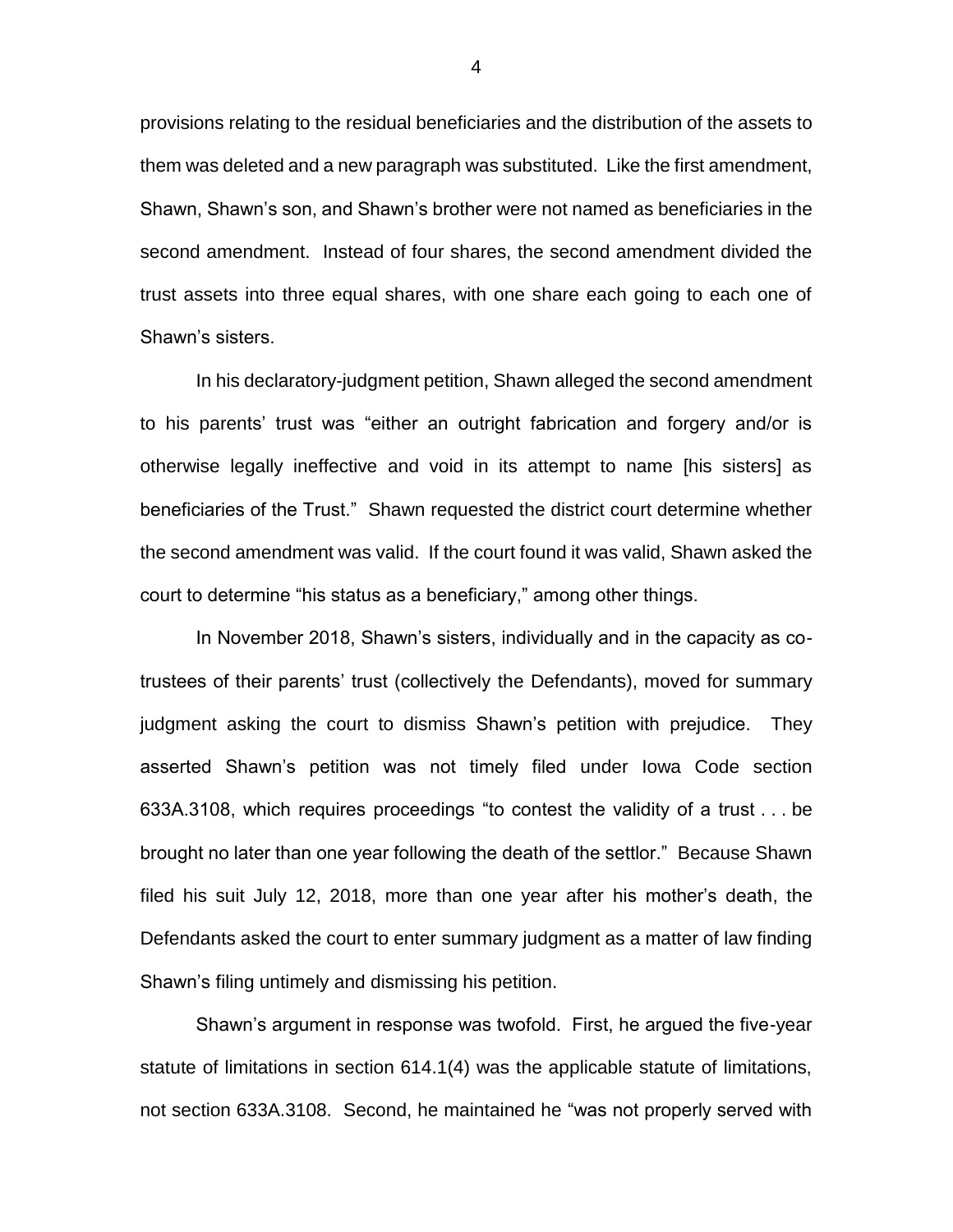legal notice of the same as contemplated by Iowa Rule of Civil Procedure 13 which

is intended to put an incarcerated person on equal footing with other civil litigants

not under the impediment of incarceration."

Following a hearing, the district court entered its ruling denying the

Defendants motion for summary judgment. The court reasoned:

The court is not convinced that *Kerber* [*v. Eischeid*, No. 15- 1249, 2016 WL 1696929, \*1 (Iowa Ct. App. Apr. 27, 2016) (applying section 614.1(4) in a similar case)] is "on point." In *Kerber,* the court of appeals only determined that the five-year limitation period applied to a specific tort claim, namely, an "action for breach of fiduciary duty." Here, [Shawn] has not pled any tort claims. Although [Shawn] suggests that *someone* may have engaged in "fabrication and forgery," he does not specify who.

Even if *Kerber* does not govern, though, it is still not clear that section 633A.3108 does. The meaning of our statutes depends on the words chosen by the legislature. Iowa Const. art. III, § 1. According to its plain words, section 633A.3108 can only apply if [Shawn] is "contest[ing] the validity of a trust." But it is not clear that [Shawn] is contesting the "validity" of the 1999 "trust" under which he hopes to recover. Instead, it appears [Shawn] is only questioning a subsequent *amendment,* specifically, the Second Amendment. And the court sees no reason to think that, if the Second Amendment were proven to be invalid, then the entire trust would become invalid. The parties have not cited, and the court has not found, any authority suggesting it would.

So, on the current record, the court cannot conclude that section 633A.3108 applies. Therefore, summary judgment cannot be granted on that basis.

The court did not address the notice issue raised by Shawn.

The Defendants then filed a notice of appeal, which the Iowa Supreme

Court determined should be treated as an application for interlocutory appeal. The

court granted the Defendants' application and transferred the matter to this court

for disposition.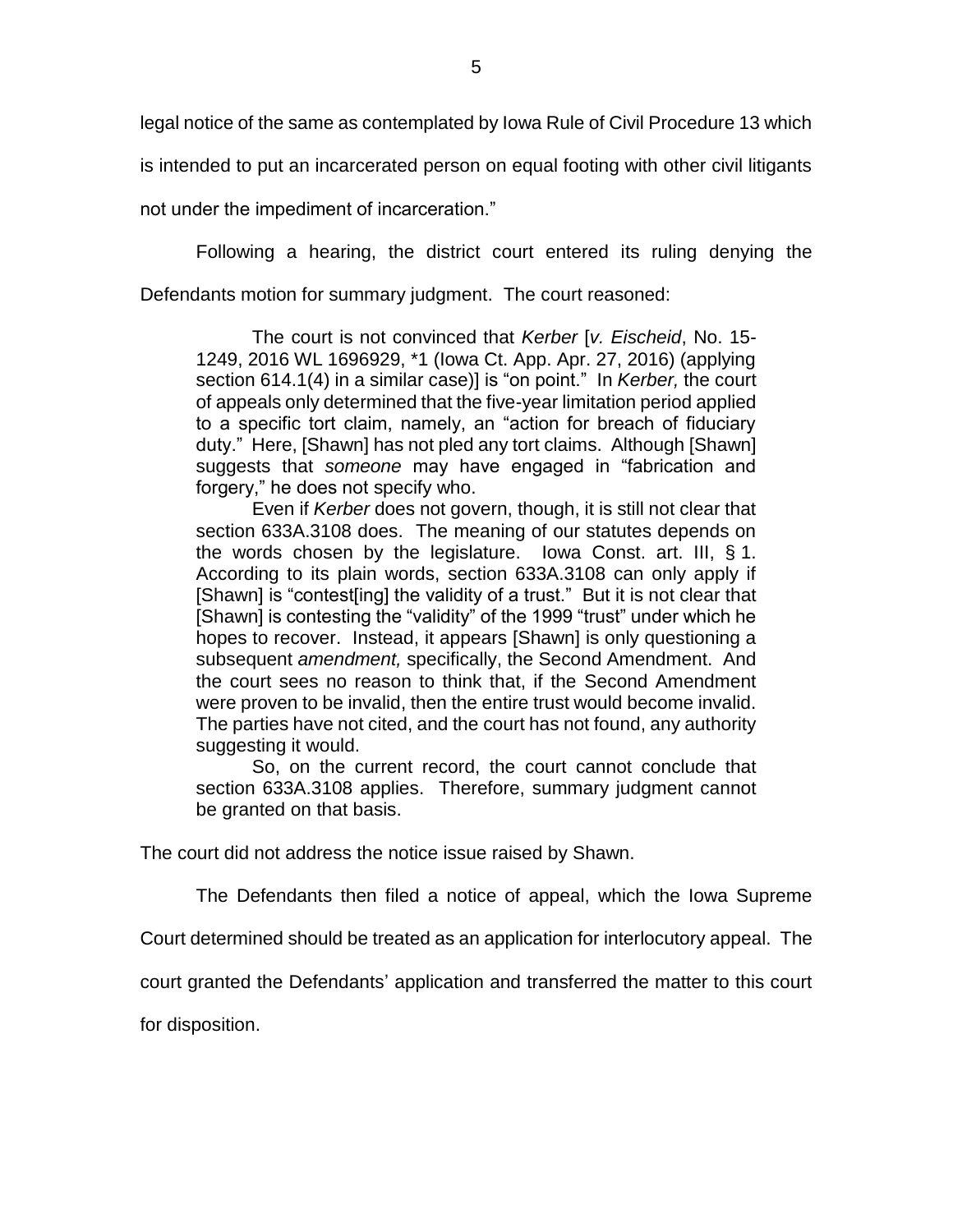#### *II***.** *Standard of Review***.**

Summary judgment is appropriate only when "the pleadings, depositions, answers to interrogatories, and admissions on file, together with the affidavits, if any, show that there is no genuine issue as to any material fact and that the moving party is entitled to a judgment as a matter of law." Iowa R. Civ. P. 1.981(3). Our review is for correction of errors at law. *See Konrardy v. Vincent Angerer Tr., Dated March 27, 1998*, 925 N.W.2d 620, 623 (Iowa 2019). The record is viewed in the light most favorable to the nonmoving party, granting to that party all legitimate inferences supported by the record. *See Honomichl v. Valley View Swine, LLC*, 914 N.W.2d 223, 230 (Iowa 2018). If the issue only pertains to the legal consequences of undisputed facts, summary judgment is appropriate. *See id*. "Even if facts are undisputed, summary judgment is not proper if reasonable minds could draw from them different inferences and reach different conclusions." *Walker Shoe Store v. Howard's Hobby Shop*, 327 N.W.2d 725, 728 (Iowa 1982).

#### *III***.** *Discussion***.**

On appeal, the Defendants contend the district court should have found section 633A.3108 was the applicable statute of limitations and granted their motion for summary judgment. Shawn asserts the court correctly applied section 614.1(4)'s statute of limitations because section 633A.3108 "is not applicable to the claim of interference with a bequest." We disagree.

Iowa Code chapter 633A contains the Iowa Trust Code. *See* Iowa Code § 633A.1101. "As a general proposition, Iowa's 'trust code applies to all trusts within the scope of this trust code, regardless of whether the trust was created before, on, or after July 1, 2000, except as otherwise stated in [the] trust code.'" *In* 

6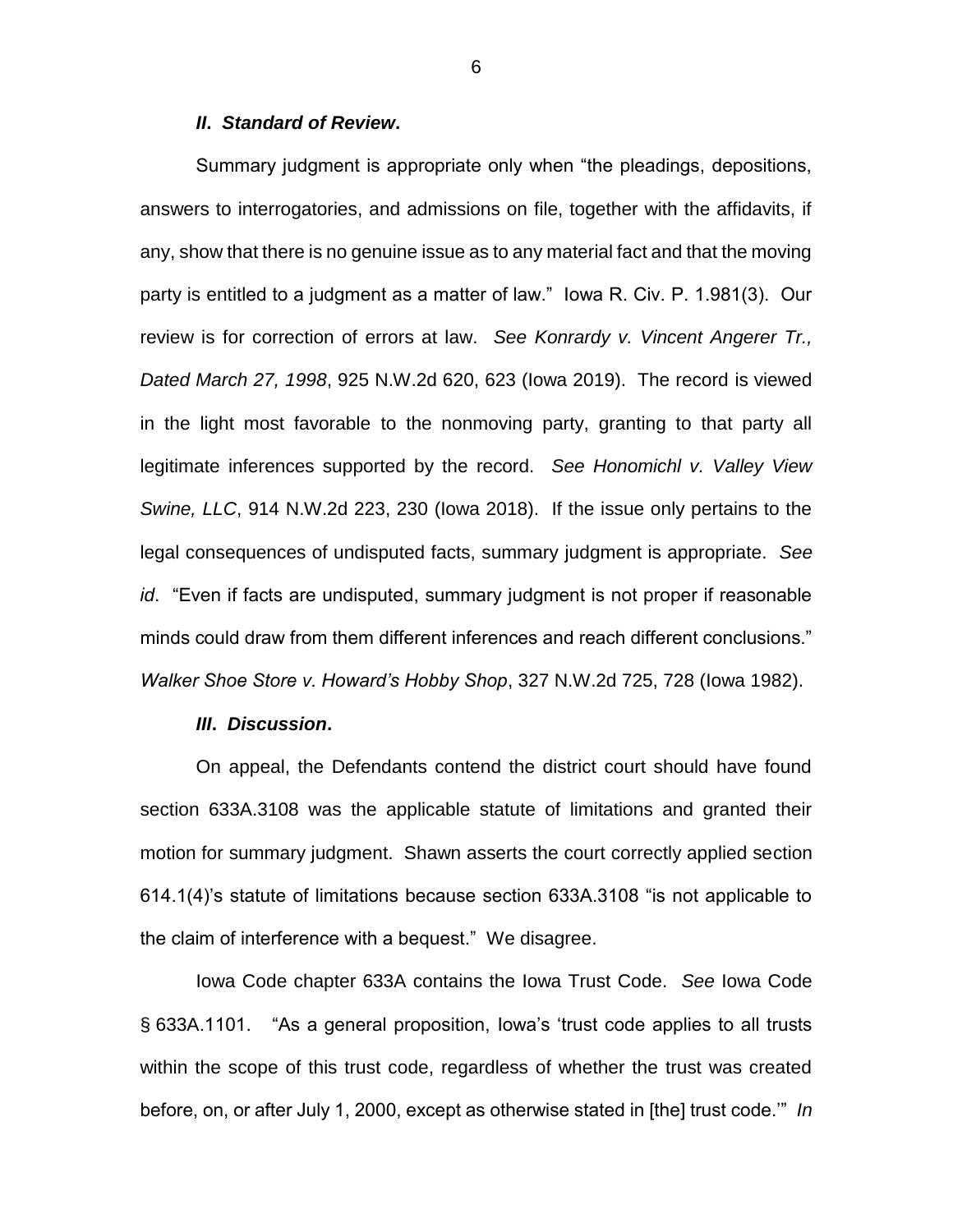*re Tr. No. T-1 of Trimble*, 826 N.W.2d 474, 483 n.4 (Iowa 2013) (quoting Iowa Code § 633A.1106(1)). Under the trust code, a "trust" is defined as "an express trust, charitable or noncharitable, *with additions thereto*, wherever and however created, including a trust created or determined by a judgment or decree under which the trust is to be administered in the manner of an express trust." Iowa Code § 633A.1102(18) (emphasis added). Though there are some exceptions to that definition in the paragraphs that follow, none apply. *See id*. § 633A.1102(18)(a)- (m).

It is true Shawn's petition does not make any reference to the probate court. But that matters not. Here, his declaratory-judgment petition asks the court to determine the validity of an amendment to a trust. Section 633A.1102(18) includes in its definition of "trusts" any additions, however created. Even assuming for the sake of argument the amendments were not valid, the matter would still center upon Shawn's parents' original 1999 trust agreement and the first October 2007 amendment. Chapter 633A applies.

The period of limitation for bringing a claim is generally set by the legislature. *See Rathje v. Mercy Hosp*., 745 N.W.2d 443, 448 (Iowa 2008); *see also Schulte v. Wageman*, 465 N.W.2d 285, 287 (Iowa 1991). "Statutes of limitation establish a reasonable period of time for plaintiffs to file their claims. This limitation period essentially exists to ensure a defendant will receive timely notice of a potential claim so that the defendant will be protected from the multitude of problems that can occur when defending stale claims." *Estate of Kuhns v. Marco*, 620 N.W.2d 488, 491 (Iowa 2000). Stated another way, these statutes "serve to provide an adequate time for a diligent plaintiff to bring a cause of action, as well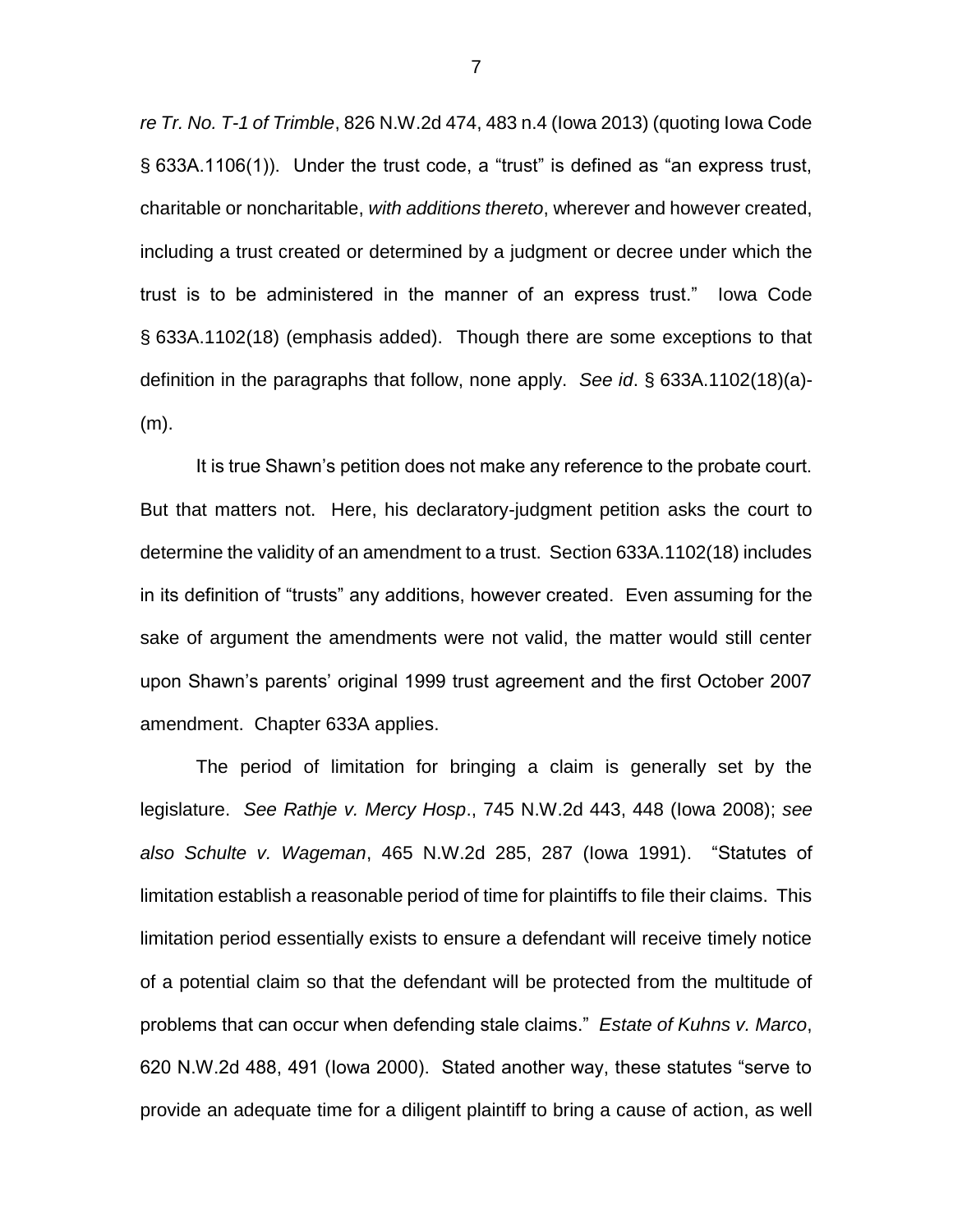as to punish those parties who sit on their rights." Romualdo P. Eclavea et al., 51

Am. Jur. 2d *Limitation of Actions* § 5 (2020) (internal footnotes omitted).

Section 633A.3108 of the trust code relates to limitations on the contest of revocable trusts:

Unless previously barred by adjudication, consent, or other limitation, if notice is published or given as provided in section 633A.3110 *within one year* of the settlor's death, a proceeding to contest the validity of a revocable trust must be brought within the period specified in that notice. If notice is *not published or given within that period*, a proceeding to contest the validity of a trust must be brought *no later than one year following the death of the settlor*.

(Emphasis added.)

 $\overline{a}$ 

Here, the first sentence of section 633A.3108 only applies when "notice is published or given as provided in section 633A.3110 within one year of the settlor's death." *Id*. § 633A.3108. The Defendants do not claim to have provided notice "within one year of the settlor's death." Instead, they argue the last sentence of section 633A.3108 sets forth the applicable period, limiting the time to bring a claim to contest a trust's validity to one year. We agree.<sup>1</sup>

It is not disputed that the Defendants did not provide notice within the time set forth in section 633A.3108. So under section 633A.3108, Shawn had one year following his mother's death to contest the amendment he now claims is not valid. *See id*. § 633A.3108. This time frame makes sense—the passing of the settlor is

 $1$  The district court did not address the notice issue raised by Shawn, and Shawn did not file a rule 1.902(4) motion to ask the court to rule on the issue. As the prevailing party, Shawn could raise on appeal his notice claim to save the district court's ruling denying the Defendants summary judgment. *See Moyer v. City of Des Moines*, 505 N.W.2d 191, 193 (Iowa 1993) ("A successful party, without appealing, may attempt to save a judgment on appeal based on grounds urged in the district court but not considered by that court."). But for the reasons explained, his notice claim lacks merit.